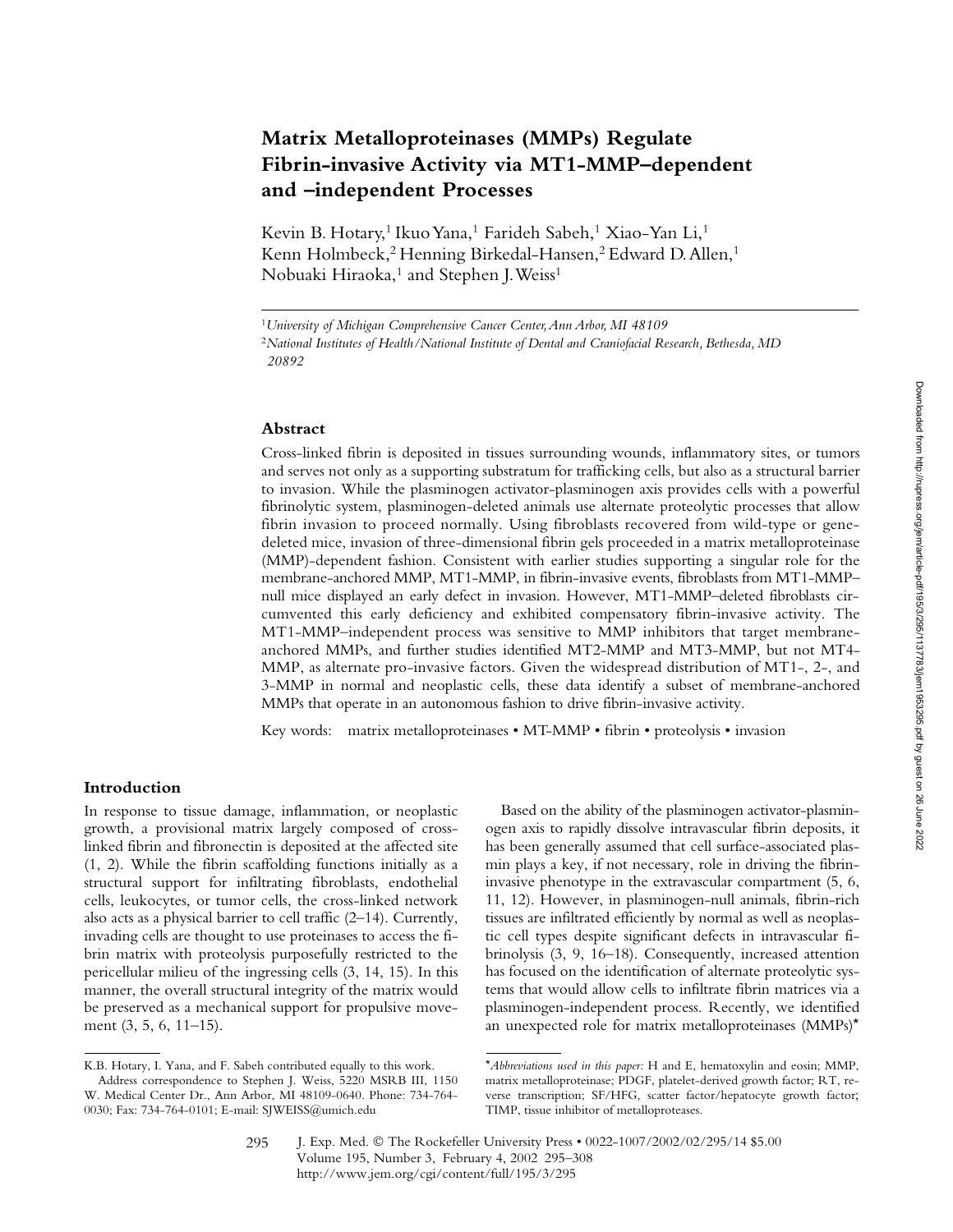in fibrin-invasive activity (3). The MMP gene family consists of 25 proteinases, of which 18 are secreted and 7 are membrane-associated either as transmembrane- or GPIanchored enzymes (19–21). In our earlier studies, a membrane-anchored MMP, termed MT1-MMP, which is expressed in fibroblasts and endothelial cells, was able to confer a fibrin-invasive phenotype to invasion-incompetent, recipient cells after transfection (3). However, in the absence of specific MT1-MMP inhibitors or gene-deleted animals, the functional importance of this metalloproteinase in a physiologically relevant cell population has remained the subject of conjecture. This issue has been further complicated by the fact that more recent studies have demonstrated that an expanding number of secreted MMPs likewise express fibrin(ogen)olytic activity (3, 22–27). Given the recent generation of MT1-MMP–deleted mice (28, 29), we undertook studies to determine the ability of this proteinase as well as other fibrin(ogen)olytic MMPs to regulate fibrin invasion. We now demonstrate that whereas wildtype fibroblasts utilize MMPs to penetrate cross-linked fibrin gels under physiologic conditions, MT1-MMP–null fibroblasts unexpectedly display only a transient defect in fibrin-invasive activity. Further studies reveal that an additional subset of membrane-anchored MMPs, including MT2-MMP and MT3-MMP, but not MT4-MMP, allow cells to traverse fibrin matrices independently of MT1- MMP. These findings identify a triad of MT-MMPs whose expression, alone or in combination, is sufficient to confer fibrin-invasive activity. We posit that normal or neoplastic cells expressing any of these three MT-MMPs will display potent fibrin-invasive activity that functions independently of the plasminogen activator-plasminogen axis.

# **Materials and Methods**

*Cell Culture.* MDCK and CHO-K1 cell lines (both from American Type Culture Collection) were maintained in DMEM and RPMI 1640 (GIBCO BRL), respectively, supplemented with 10% fetal bovine serum (Hyclone), 2 mM L-glutamine, and antibiotics as described (30). Stably transfected MDCK cells were maintained in medium containing 700 µg/ml G418 (Life Technologies). Mouse fibroblasts were isolated from dermal explants of MT1-MMP null or wild-type littermates as described (31) and used between the third and sixth passages. All cultures were maintained at  $37^{\circ}$ C in 5% CO<sub>2</sub>/95% air.

*Expression Vector Construction and Transfection.* Expression vectors including FLAG-tagged MT1-MMP, MT2-MMP, and MT3-MMP as well as stably transfected MDCK cells overexpressing MMPs 2, 3, 7, 9, 11, 13, MT1-, 2-, and 3-MMPs have been described in detail previously (30). To generate FLAGtagged full-length MT4-MMP, primers encoding the FLAG epitope (5'-GACTACAACGACGACGATGACAAG-3') were inserted after the COOH-terminal leucine of full-length MT4- MMP (provided by M. Seiki, University of Tokyo, Tokyo, Japan) and the epitope-tagged construct cloned into the pSG5 vector. Soluble His-tagged MT1-, MT2-, and MT3-MMPs were generated by inserting primers encoding the His epitope (5-AT-GATGATGATGATGATG-3) after the COOH-terminal glycine of soluble MT1-MMP (Met<sup>1</sup>-Gly<sup>535</sup>), the COOH-terminal asparagine of soluble MT2-MMP (Met<sup>1</sup>-Asn<sup>625</sup>), and the COOH-terminal alanine of soluble MT3-MMP (Met<sup>1</sup>-Ala<sup>564</sup>) using a PCR-based method and cloned into pCR3.1-Uni. An expression vector for  $\alpha_1$  antitrypsin Portland ( $\alpha_1$ PDX) was constructed from cDNA provided by G. Thomas (Oregon Health Sciences Center, Portland, OR [32]). CHO-K1 cells were transiently transfected with purified plasmid DNA using Fugene (Roche) according to the manufacturer's instructions. The activity of the soluble MT-MMPs was monitored with the quenched fluorescent peptide (7-methoxycoumarin-4-yl)acetyl-prolyl-leucyl-glycyl-leucyl-[3-(2,4-dinitrophenyl)-L-2,3-diaminopropionyl] alanyl-arginamide (Bachem) as described (33).

*Reverse Transcription PCR Analysis.* RNA was isolated from MT1-MMP wild-type or null fibroblasts using TRIzol reagent (Life Technologies). Reverse transcription was performed as described previously (3). cDNAs of MMPs were amplified by PCR using specific oligonucleotide primers for MT1-MMP (sense 5- TGCGACGGGAACTTTGACACCG-3'; antisense 5'-TCCT-CCTCAGTCCCCTCATC-3; 607 bp product from 1201T to 1808A), MT2-MMP (sense 5'-ACATGTCCACCATGCGC-TCT-3'; antisense 5'-TACCATGATGTCAGCCTCC-3'; 391 bp product from <sup>222</sup>A to <sup>613</sup>A), MT3-MMP (sense 5'-CGGTG-TACCAGACCAGACAA-3; antisense 5-ATTGGGATTTC-CCAGTGTCC-3'; 402 bp product from  $357C$  to  $756T$ ). The identity of the isolated cDNAs was confirmed by sequence analysis (3).

*Invasion, Motility, and Fibrinolysis Assays.* Fibrin gels were cast in the upper wells of 24-mm Transwell dishes  $(3 \mu m)$  pore size; Corning, Inc.) by combining 0.5 ml of plasminogen-free human fibrinogen (6 mg/ml; Calbiochem) with 0.5 ml of human thrombin (4 U/ml; Sigma-Aldrich) in Hanks Balanced Salt Solution (pH 7.4) alone or supplemented with 200  $\mu$ g/ml aprotinin (Sigma-Aldrich [3, 10]). Type I collagen gels were prepared as described previously (30). Because the fibrinogen preparation contains transglutaminase and fibronectin, the fibrin gel contains  $\gamma$ - $\gamma$  crosslinks,  $\alpha$ -polymers, and covalently-incorporated fibronectin (3, 4). Where indicated, fibrinogen preparations were depleted of fibronectin by gelatin-affinity chromatography (34). The gels were incubated at  $37^{\circ}$ C for 2 h to allow complete gelling. To vary fibrin fiber size, polymerization rates were varied by incubating thrombin-fibrinogen mixtures at pH 6.9, 7.4, or 8.0 (35). After the fibrin gels were cast at the indicated pH, 1–5  $\times$ 105 MDCK cells, CHO-K1 cells, wild-type, or MT1-MMP null fibroblasts in complete medium containing 10% fetal bovine serum were cultured atop the fibrin matrix. After 24 h, recombinant scatter factor/hepatocyte growth factor (SF/HGF) was added to the lower chamber at 50 ng/ml for MDCK cells (30). CHO-K1 cells were transiently transfected with the indicated plasmids and SF/HGF (50 ng/ml) added to the bottom well 24 h later. Wild-type or MT1-MMP null fibroblasts were similarly treated, but invasion stimulated with platelet-derived growth factor (PDGF)-BB (herein referred to as PDGF, 15 ng/ml; Calbiochem). Fibroblast motility was monitored by culturing cells atop fibrin gels whose surface was partially covered with glass cloning chips (3). After confluent layers of fibroblasts were formed, the chips were removed leaving denuded areas wherein the distance migrated by the advancing front of cells (three cells or more) was measured during a 24 h incubation. Where indicated, recombinant tissue inhibitor of metalloproteases-1 (TIMP-1; 50  $\mu$ g/ml), tissue inhibitor of metalloproteases-2 (TIMP-2; 20  $\mu$ g/ml), or the synthetic MMP inhibitor, BB-94 (5  $\mu$ M final concentration in 0.1% DMSO; gift of British Biotechnology, Oxford, UK) was included in the fibrin gel and added to the medium (3, 30). Endotoxin-free TIMP-1 and TIMP-2 (Fuji Chemicals) were active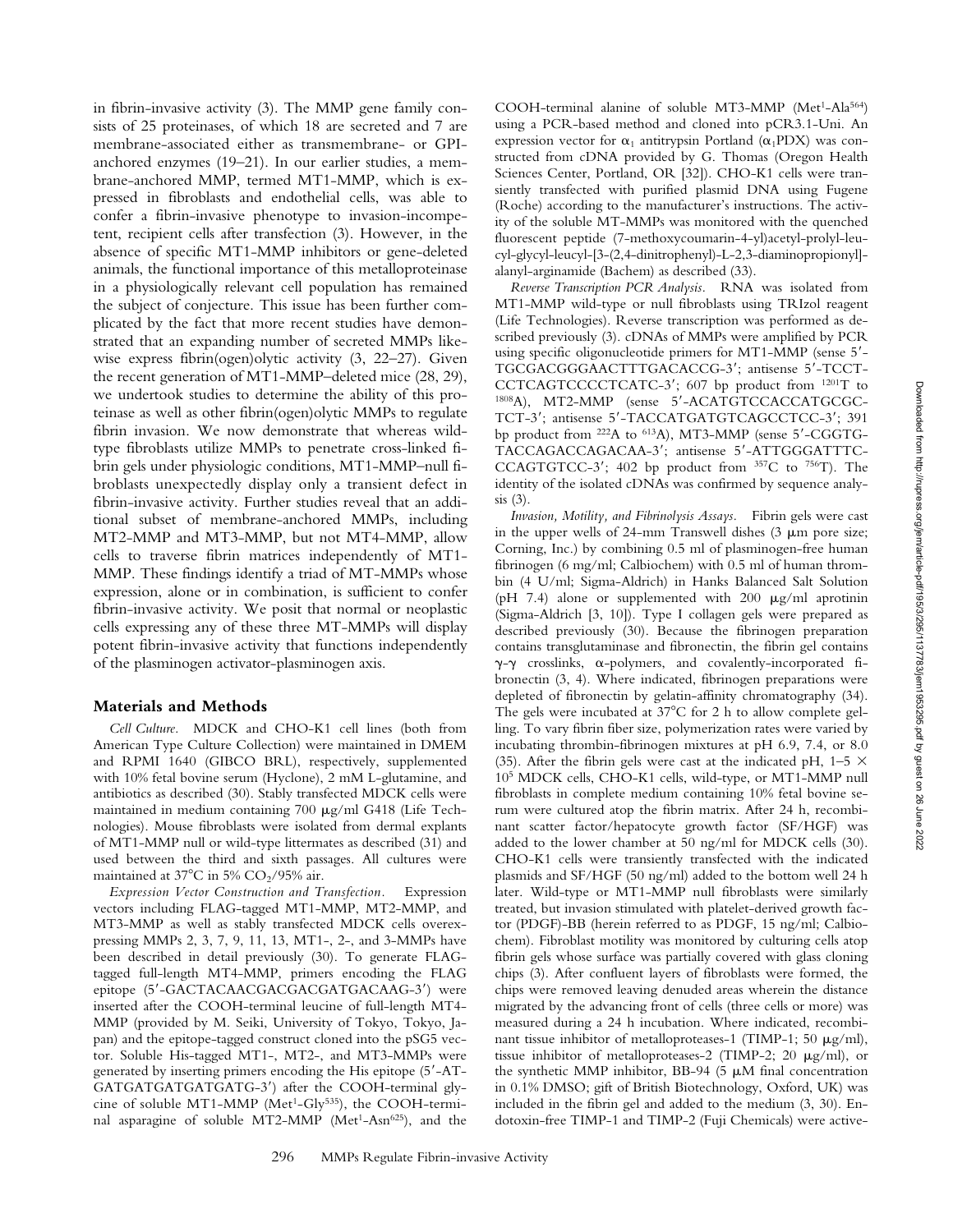site titrated with gelatinase A before use (specific activity of TIMP-2 was 2.5 times greater than that of TIMP-1). All media, including SF/HGF or PDGF and inhibitors was exchanged every 2 d during the assay period (MDCK invasion was routinely terminated at 5 d, CHO-K1 invasion at 5 d, and fibroblast invasion at 6 d unless indicated otherwise). The number of invasive foci and depth of invasion (mean depth of the three front-leading cells/field) were determined from digitized images of 10 randomly selected  $40\times$  fields of hematoxylin and eosin (H and E)stained cross sections (3, 30). All results were confirmed with stable transfectants in three or more cloned cell lines.

Fibrinolytic activity was determined by culturing cells atop fibrin gels containing 125I-labeled fibrinogen (Amersham Pharmacia Biotech) in the presence of aprotinin (200  $\mu$ g/ml) with or without BB-94 as described above. Fibrin degradation products in the cell-free media and in 5 M urea extracts of the fibrin gel were pooled and quantitated by  $\gamma$ -scintillation counting (3). Spontaneous release of 125I-fibrin from gels incubated in the absence of cells was subtracted from all values and the results presented as mean cpm  $\pm$  1 SD.

*Western Blots.* The expression of MMP proteins in transiently transfected CHO cells was assessed by Western blotting. FLAG-tagged MT-MMP proteins were recovered from Triton-X114 extracted cells as described previously (32). To detect soluble, His-tagged MT1, MT2, and MT3-MMPs, CHO-K1 cells were transferred to serum-free medium 24 h after transfection and incubated for an additional 24 to 48 h. Cell-free supernatants and detergent extracts (in the case of the full-length MT-MMPs) were resolved on 10% polyacrylamide gels under reducing conditions and the proteins transferred to nitrocellulose membranes (32). FLAG-tagged proteins were detected with mouse monoclonal antibody M2 against a FLAG epitope (1:1,000; Sigma-Aldrich), while soluble MT-MMPs were detected with mouse monoclonal Penta-His antibody (1:2,000; QIAGEN). Blots were probed with a horseradish peroxidase-conjugated anti– mouse IgG secondary antibody and bands visualized using the ECL system according to the manufacturer's instructions (Pierce Chemical Co.).

*Histology and Electron Microscopy.* For histological sections, fibrin or type I collagen gels were fixed in 4% paraformaldehyde in phosphate buffered saline (pH 7.4), dehydrated through a graded ethanol series, and embedded in paraffin. Sections were cut at 7  $\mu$ m and stained with hematoxylin and eosin (3, 30). For electron microscopy, fibrin gels were fixed in 2% glutaraldehyde/1.5% paraformaldehyde in 0.1 M sodium cacodylate buffer, postfixed in 1% osmium tetroxide, and dehydrated through graded ethanol. Samples were then embedded in epoxy resin, 500 nm sections cut, and stained with uranyl acetate and lead citrate. For scanning electron microscopy (SEM) analyses, after dehydration in ethanol, samples were incubated in 50:50 ethanol:hexamethyldisilazane followed by a 20-min incubation in 100% hexamethyldisilazane. Air dried specimens were mounted, sputter coated with gold, and viewed on an Amray 1000-B scanning electron microscope.

#### **Results**

*Fibrinolytic and Fibrin-Invasive Activity of MMPs in Stably Transfected Cells.* Matrix remodeling events at sites of fibrin deposition in vivo are associated with the expression of a complex mix of soluble MMPs, including MMP-1 (collagenase-1), MMP-13 (collagenase-3), MMP-2 (gelati-

nase A), MMP-9 (gelatinase B), MMP-3 (stromelysin-1), MMP-11 (stromelysin-3), and MMP-7 (matrilysin) (1, 16, 18, 36). Each of these MMPs has been reported to degrade fibrin(ogen) under serum-free and cell-free conditions (3, 22–24, 26, 27), but the ability of these proteinases to mediate fibrin-degradative or invasive events by intact cells under physiologically relevant conditions is unknown. Consequently, invasion-incompetent cells engineered to stably overexpress each of these fibrinolytic MMPs were cultured atop 125I-labeled fibrin gels in the presence of 10% serum and motility stimulated by exogenous HGF/SF. Fibrinolysis as well as invasion were then monitored during a 5-d incubation period. As shown in Fig. 1 A, each of the MMP transfectants as well as the control-transfected cells expressed fibrinolytic activity that could be suppressed by the peptidomimetic MMP inhibitor, BB-94 (5 µM). However, neither the control-transfected cells nor any of the clones that overexpressed the secreted MMPs penetrated the underlying fibrin gels (Fig. 1, A and B). By contrast, stable clones overexpressing the membrane-anchored proteinase, MT1-MMP, not only expressed fibrinolytic activity, but as described previously (3), displayed fibrin-invasive activity as well (Fig. 1, A and B). As expected, MT1- MMP–dependent fibrinolytic and invasive activity were both inhibited in the presence of BB-94 (77  $\pm$  6% and  $100 \pm 0\%$  for fibrinolysis and invasion, respectively; mean  $\pm$  1 SD,  $n = 4$ ).

*Regulation of Fibroblast-Fibrin Interactions by MT1- MMP.* Despite the fact that MT1-MMP (a) uniquely conferred fibrin-invasive activity to transfected cells relative to all of the secreted MMPs tested and (b) is known to be expressed in fibroblasts at sites of fibrin deposition in vivo (16, 18, 36), the role of this, or other, MMPs in regulating fibroblast-fibrin interactions has not been defined previously. To determine whether fibroblast-derived MMPs regulate fibrin-invasive activity, wild-type mouse cells were cultured atop fibrin gels and motility stimulated with PDGF in the absence or presence of class-specific antiproteinases. After 2 d in culture, PDGF-stimulated fibroblasts had penetrated the underlying gel with peak invasion occurring by day 6 (Fig. 2, A and C). As assessed by transmission electron microscopy (TEM), 4 to 6-d-old cultures revealed zones of cleared fibrin juxtaposed to the invading cells (Fig. 2 B) which correlated with the detection of degraded fibrin in the fluids expressed from the gels (at day 4, wild-type fibroblasts released 6,540 cpm 125I-fibrin and 17,380 cpm at day 6;  $n = 2$ ). While fibroblast invasion was unaffected by inhibitors directed against serine proteinases (aprotinin, soybean trypsin inhibitor, or plasminogendepletion), cysteine proteinases (E-64), or aspartyl proteinases (pepstatin A), PDGF-stimulated cells were unable to penetrate the fibrin gels in the presence of BB-94 during the 6 d culture period (Fig. 2 A;  $100 \pm 0\%$  inhibition; mean  $\pm$  1 SD,  $n = 3$ ).

Wound-associated fibroblasts have been shown to express MMP-2, MMP-11, and MT1-MMP in vivo (16, 18, 36), but only the latter proteinase scored positive in our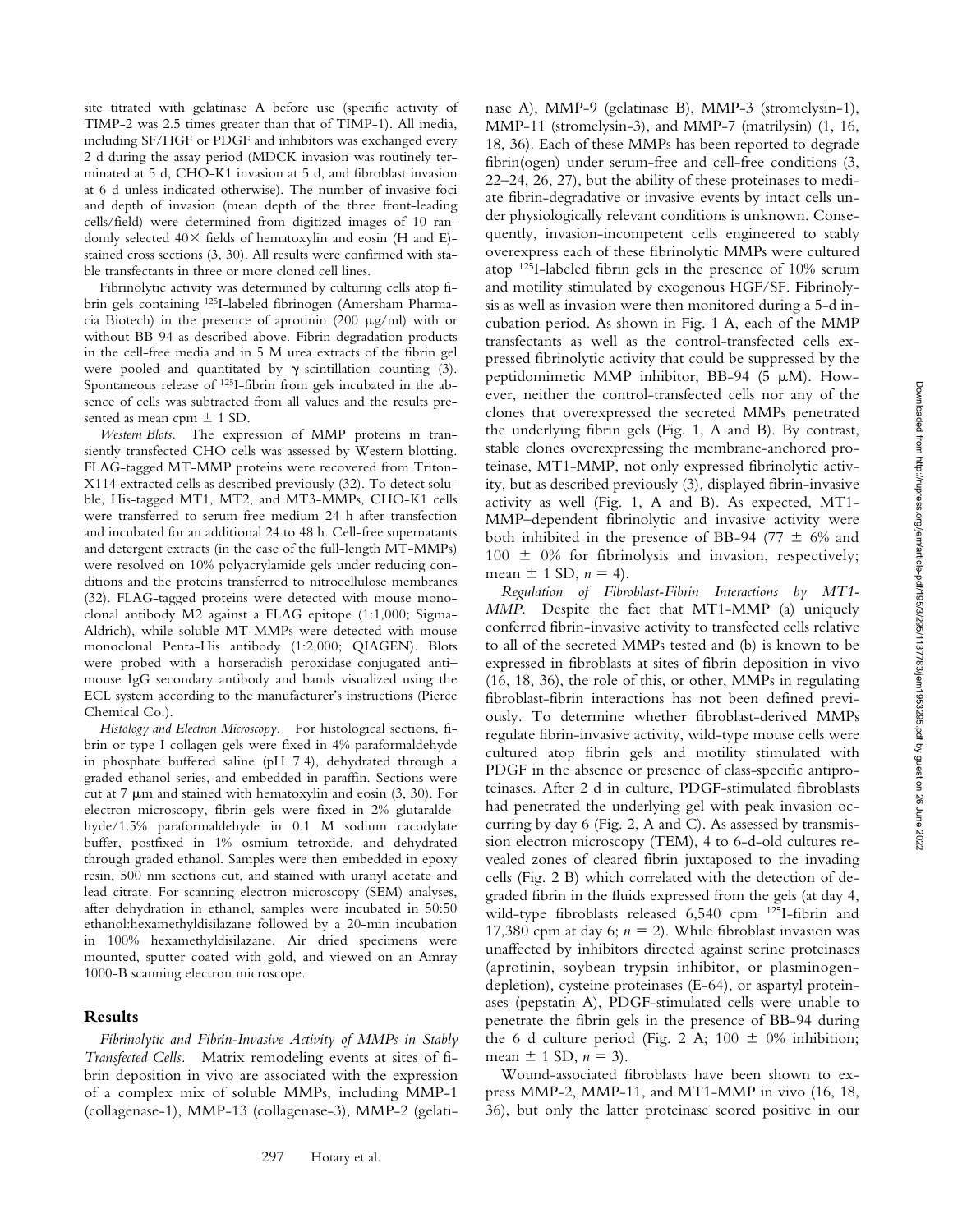



screen of pro-invasive MMPs. Consequently, MT1-MMPnull fibroblasts were isolated from the gene-deleted animals and assessed for their ability to invade the fibrin gels under conditions identical to those used for the wild-type cells. After the first 2 d in culture, PDGF-stimulated MT1-MMP null cells displayed a striking deficiency in invasive potential (Fig. 2, A and C) with the number of invasive foci reaching levels only 27  $\pm$  0.3% of control value (mean  $\pm$  1 SD; *n* = 3). Surprisingly, however, the defect in invasive activity was only transient as the null cells began to invade the fibrin matrix after a 3-d lag where invasion reached 60–70% of control values by day 6 (Fig. 2 C). Similar to the behavior of the wild-type cells, zones of fibrin clearing were found in association with the invading null fibroblasts which also proteolyzed fibrin comparably to control cells (i.e., 16,260 cpm 125I-fibrin released by null fibroblasts versus 17,380 cpm for wild-type cells by day 6;  $n = 2$ ; Fig. 2 B).

To determine whether the delayed fibrin-invasive activity of MT1-MMP–deficient fibroblasts could be linked to the expression of other MMP family members, the null fibroblasts were stimulated with PDGF atop fibrin gel in the presence of BB-94. As shown in Fig. 2 A, BB-94 completely prevented fibrin invasion by the null cells (100  $\pm$ 0% inhibition; mean  $\pm$  1 SD,  $n = 3$ ). Significantly, while MMP activity has been linked to the migratory response of other cell types across matrix-coated surfaces (e.g., references 37–41), the two-dimensional movement of PDGF-

stimulated wild-type or null cells cultured atop fibrin gels was not inhibited by BB-94 (Fig. 2 D) and leading front determinations demonstrated that wild-type cells incubated in the absence or presence of BB-94 migrated  $0.69 \pm 0.04$ mm and  $0.67 \pm 0.03$  mm, respectively, while null cells migrated  $0.65 \pm 0.07$  mm and  $0.66 \pm 0.04$  mm in the absence or presence of BB-94 (mean  $\pm$  1 SD,  $n = 3$ ).

tions. Bar =  $100 \mu m$ .

*Characterization of MT1-MMP-Independent Fibrin-Invasive Activity.* As BB-94 inhibits secreted as well as membraneanchored MMPs with near equivalent efficiency (3, 30), the MT1-MMP-independent process used by the null fibroblasts could be mediated by either group of MMPs. Consequently, we took advantage of the ability of the endogenous MMP inhibitor, TIMP-1, to preferentially inhibit secreted MMPs in contrast to the ability of the related inhibitor, TIMP-2, to target secreted as well as membraneanchored MMPs (3, 19, 30). Hence, wild-type and MT1- MMP null fibroblasts were cultured atop fibrin gels and stimulated with PDGF in the absence or presence of equimolar concentrations of active TIMP-1 or TIMP-2. As shown in Fig. 3, while the invasive activity of wild-type or null fibroblasts was unaffected by TIMP-1, invasion was completely inhibited by TIMP-2 (Fig. 3, A and B). The inhibitory effects of TIMP-2 were confined to three-dimensional invasion as neither TIMP-2 nor TIMP-1 affected the two-dimensional migratory response of fibroblasts stimulated atop fibrin gels (data not shown).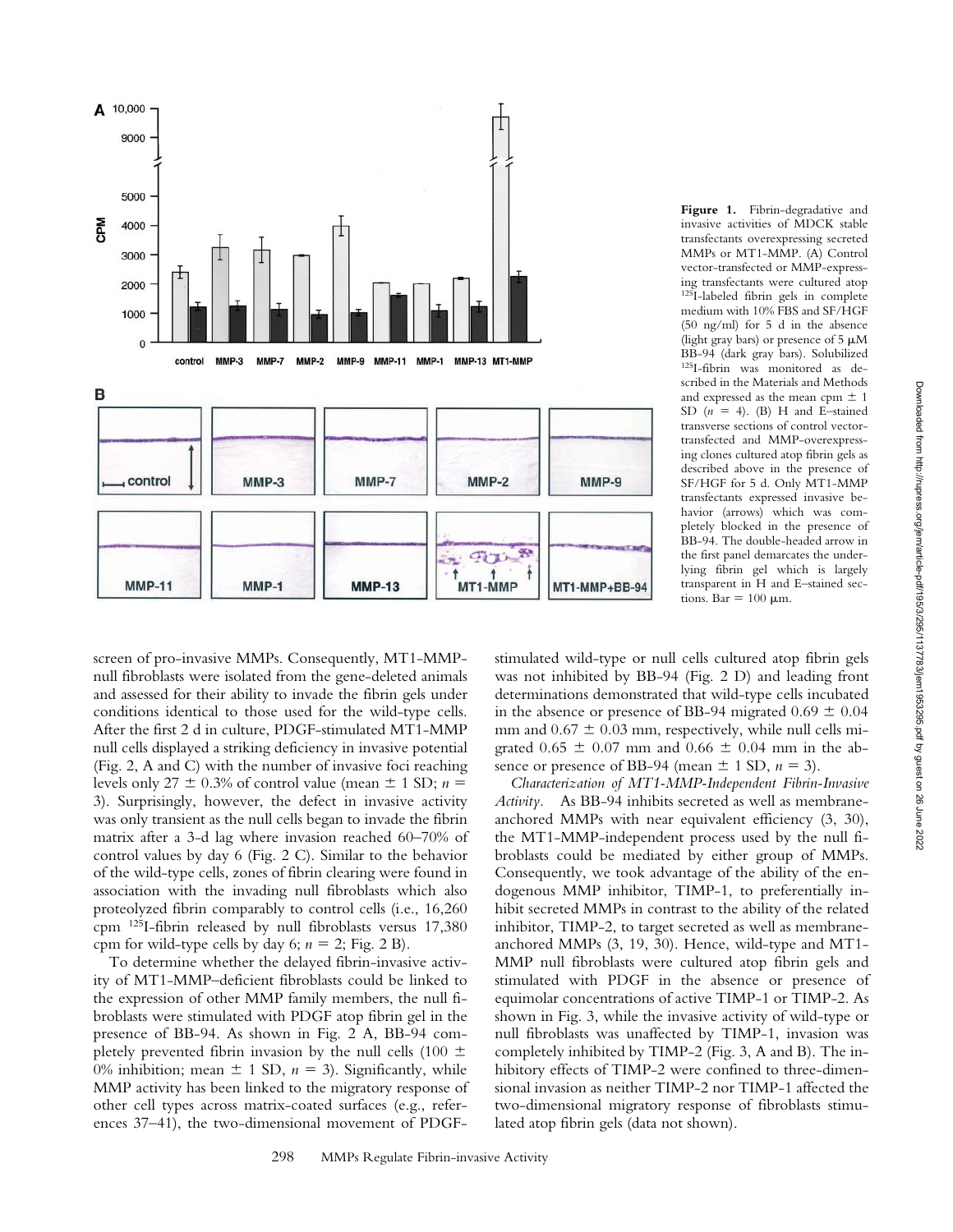

Downloaded from http://rupress.org/jem/article-pdf/195/3/295/1137783/jem1953295.pdf by guest on 26 June 2022 Downloaded from http://rupress.org/jem/article-pdf/195/3/295/1137783/jem1953295.pdf by guest on 26 June 2022

blasts that were cultured atop fibrin gels and denuded by wounding in the absence or presence of BB-94 for 24 h. Arrow marks the edge of the confluent fibroblast layer after wounding as viewed by phase contrast microscopy. Bar  $= 100 \mu m$ .

Among the other membrane-anchored MMPs that are preferentially sensitive to TIMP-2, MT2-MMP, and MT3- MMP appear to be among the most widely expressed in vitro or in vivo (30, 42–47). To determine whether fibroblasts expressed either of these MT-MMPs, wild-type or MT1-MMP null cells were cultured atop fibrin gels, stimulated with PDGF for 3 d, and isolated RNA amplified by reverse transcription (RT)-PCR using the corresponding MT-MMP-specific primers (Fig. 3 C). Interestingly, while

MT2-MMP could not be detected in either fibroblast population, both the wild-type and MT1-MMP-null fibroblasts expressed MT3-MMP. Consistent with these data, MT1-MMP-null fibroblasts retained a diminished ability to activate proMMP-2 via a process inhibitable by TIMP-2 or BB-94, but not TIMP-1 (data not shown).

To determine directly whether MT3-MMP can confer a fibrin-invasive activity comparable to that observed for MT1-MMP, an invasion-incompetent cell population (i.e.,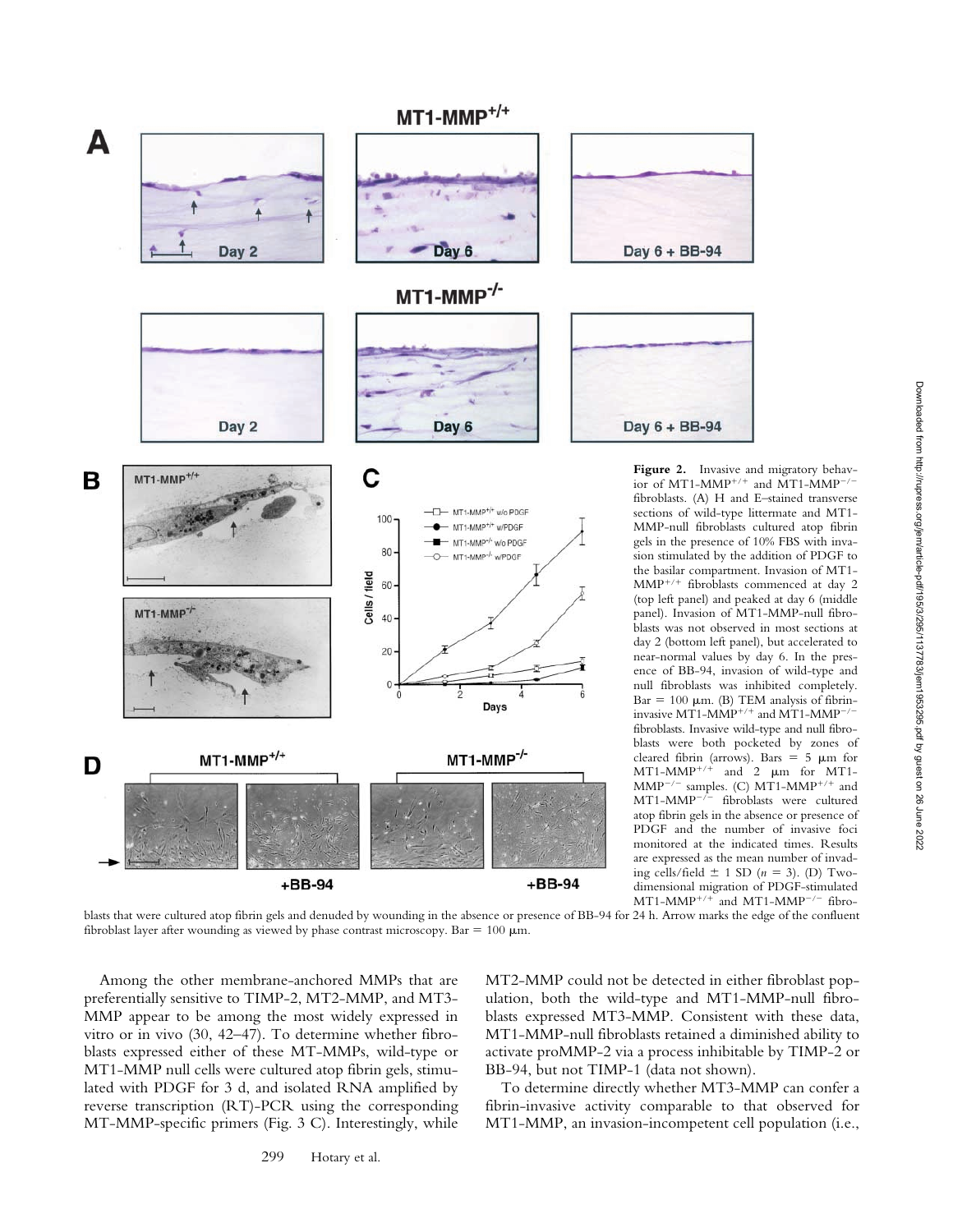# MTI-MMP<sup>+/+</sup>



CHO-K1 cells) was transiently transfected with either of the epitope-tagged MT-MMPs and fibrin invasion monitored in the presence of 10% serum as described. While control transfected CHO-K1 cells showed little, if any, BB-94-sensitive invasive activity, MT1-MMP transfected cells readily penetrated the gels (Fig. 4, A and D). Significantly, MT3-MMP-transient as well as stable transfectants displayed similar activity despite the fact that the levels of MT3-MMP protein expressed (as assessed by Western blot analysis with anti-M2 FLAG monoclonal antibody) were consistently lower than those detected for MT1-MMP (Fig. 4, A–C). Finally, in a fashion similar to that observed in the wild-type or MT1-MMP null fibroblasts, MT3- MMP–dependent invasion was completely resistant to TIMP-1, but equally sensitive to BB-94 or TIMP-2 (Fig. 4 D). Cells cotransfected with MT1-MMP and MT3-MMP did not display synergistic invasive behavior (data not shown). Hence, the fibrin-invasive properties of MT1- MMP can be extended to include the membrane-anchored metalloproteinase, MT3-MMP.

20  $10^{-1}$ 

MT1-MMP<sup>+/</sup>

MT1-MMP<sup>-/</sup>

*Fibrin-Invasive Activity Can Be Extended to MT2-MMP, but not MT4-MMP.* While fibroblasts can preferentially rely on either MT1-MMP or MT3-MMP to negotiate fibrin barriers, a variety of normal as well as neoplastic cell populations display different repertoires of membrane-

anchored metalloproteinases which include MT2-MMP and/ or MT4-MMP (25, 42–47). To determine whether fibrininvasive activity is restricted to MT1- and MT3-MMP, cells were transfected with either MT2- or MT4-MMP and invasive activity monitored. Significantly, despite the fact that the isolated catalytic domain of MT2-MMP has been reported to express little, if any, fibrinolytic activity (23), transiently transfected CHO-K1 cells (as well as stably transfected cells) expressed an invasive phenotype comparable to that observed for MT1-MMP and MT3-MMP (Fig. 5, A–C). Likewise, the invasion by MT2-MMP transfectants could be blocked completely by TIMP-2 or BB-94, detected under these conditions.

gels and stimulated with PDGF for 72 h. The 402 bp MT-3 transcript was confirmed by sequence analysis. MT2-MMP-specific transcripts were not

The ability of MT1-, 2-, and 3-MMP to promote fibrin invasion contrasts with the inability of each of the secreted MMPs to confer similar activities (see Fig. 1). Among the MMPs tested, only MMP-11 (stromelysin-3) and MT-MMP prodomains include a proprotein recognition motif that allows these proteinases to undergo efficient processing to their enzymically active forms (19, 32, 48). To determine whether MT-MMPs confer invasive activity when secreted as fully active, but no longer membrane tethered, enzymes, each of the proteinases were alternatively expressed as epitope-tagged, transmembrane-deleted mutants. As shown in Fig. 5 A (right panel), the soluble

but not TIMP-1 (Fig. 5, B, C, and E).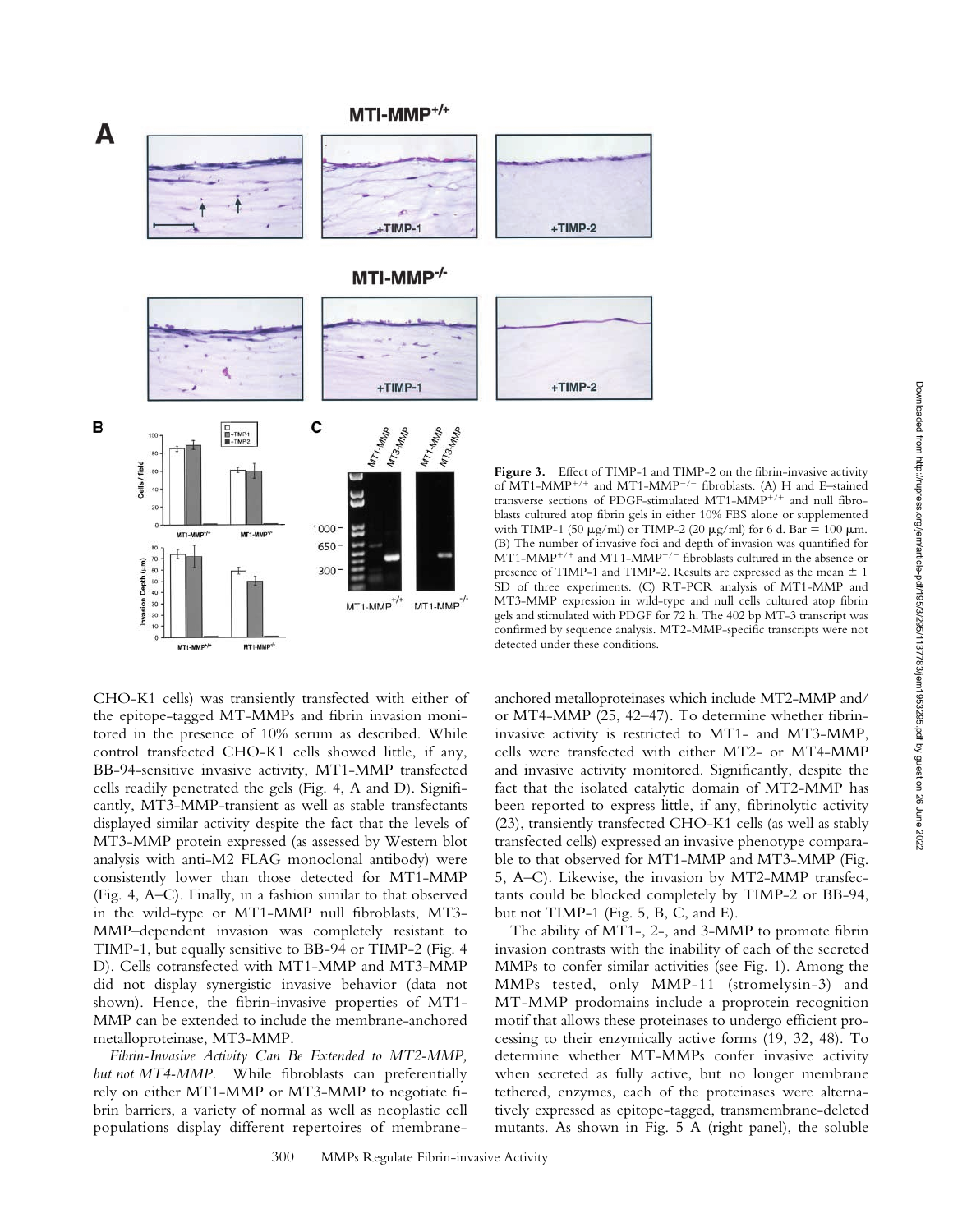

**Figure 4.** MT3-MMP-dependent fibrin-invasive activity. (A) TEM sections of control vector-, MT1-MMP-, and MT3-MMP–transfected CHO-K1 cells cultured atop fibrin gels in 10% FBS and stimulated with SF/HGF in the absence or presence of BB-94 for 5 d. Bar = 10  $\mu$ m. (B) Western blot analysis of CHO-K1 cells transfected with a control vector, FLAG-tagged MT1-MMP, or FLAG-tagged MT3-MMP. (C) H and E–stained transverse sections of MDCK stable transfectants overexpressing MT3-MMP cultured atop fibrin gels and stimulated with SF/HGF for 5 d in the absence or presence of BB-94. Bar = 100  $\mu$ m. (D) CHO-K1 cells transiently transfected with control-, MT1-MMP-, or MT3-MMPexpression vectors were cultured atop fibrin gels for 5 d and the number of invasive foci/field and invasion depth were quantified in the absence or presence of TIMP-1, TIMP-2, or BB-94. Results are expressed as the mean  $\pm$  1 SD of three experiments.

MT3-MMF

MT1-MMP

Control

MT3-MMP

 $\mathbf{0}$ Control

MT1-MMF

 $MT-MMPs$  were all expressed as a higher  $M<sub>r</sub>$  proform and a lower M<sub>r</sub> active enzyme whose activity was confirmed by fluorometric assay (see Materials and Methods). The identity of the slower migrating bands as the MT-MMP pro-

301 Hotary et al.

forms was confirmed by cotransfecting cells with the proprotein convertase inhibitor,  $\alpha_1$ PDX<sup>32</sup>, which blocked soluble MT-MMP processing (Fig. 5 A). However, despite the fact that transfected cells secreted active MT-MMPs efficiently, no fibrin-invasive activity was detected (Fig. 5 D).

Given the apparent requirement that fibrinolytic MMPs must be membrane-anchored to drive invasion, the activity of MT4-MMP, a GPI-anchored metalloproteinase, was assessed. However, despite the fact that soluble MT4-MMP can degrade fibrin(ogen) (25), the GPI-anchored proteinase did not promote fibrin-invasive activity under any of the conditions tested (Fig. 5, A, C, and E). Although MT4- MMP, unlike MT1-, 2-, or 3-MMP cannot process gelatinase A to its active form (25), the pro-invasive phenotypes displayed by MT1-, MT2-, or MT3-MMP–transfected cells was not affected under either gelatinase A–depleted conditions or when cells were cotransfected with gelatinase A (data not shown).

*MT-MMP–dependent Invasion.* In vivo*,* networks of polymerized fibrin can vary dramatically in terms of fiber size, density, rigidity, and sensitivity to proteolytic degradation (35, 49–51). To determine the ability of MT-MMP– transfected cells to degrade and invade fibrin gel networks exhibiting different physical properties, fibrinogen was polymerized at pH 6.9–8.0 (Fig. 6). At acidic pH, the polymerization process is slowed, favoring the formation of thicker, more rigid fibrillar networks while at alkaline pH, polymerization is accelerated generating thinner, more malleable structures (35, 49–51). Though thinner fibrils are more resistant to proteolytic attack by the plasminogen activator-plasminogen system (35, 51), stably transfected cells overexpressing MT1-MMP, MT2-MMP, or MT3-MMP rapidly spread on each of the matrices and degraded the underlying gel at comparable rates (Fig. 6, A and B). Likewise, no differences were detected in the ability of the transfectants to penetrate or invade the gels (Fig. 6, C and D). Fibrin fiber size and gel characteristics are also affected by the covalent incorporation of fibronectin into the fibrillar network by transglutaminase (35, 50). As MT1, 2, and 3-MMPs are able to degrade fibronectin (33, 52–54), we considered the possibility that the degradation of gel-incorporated fibronectin may have contributed to the invasive phenotype. However, stable transfectants cultured atop transglutaminase cross-linked fibrin gels formed from fibronectin-depleted fibrinogen exhibited similar degradative and invasive behavior (data not shown). Finally, while the ability of MT1-, 2-, and 3-MMP transfectants to degrade and/or invade fibrin barriers in comparable fashion suggests that each of these metalloproteinases share overlapping substrate profiles, their interchangeable phenotypic behavior was limited to the fibrin substratum (Fig. 7). In paired experiments, when MT-MMP transfectants were cultured atop type I collagen gels, only MT1-MMP accelerated invasion while the MT2-MMP and MT3-MMP transfectants displayed a reduced invasive activity relative to the control transfected cells (Fig. 7). Hence, whereas a different repertoire of MT-MMP activities must be used for traversing the type I collagen-rich interstitium (30), each of the three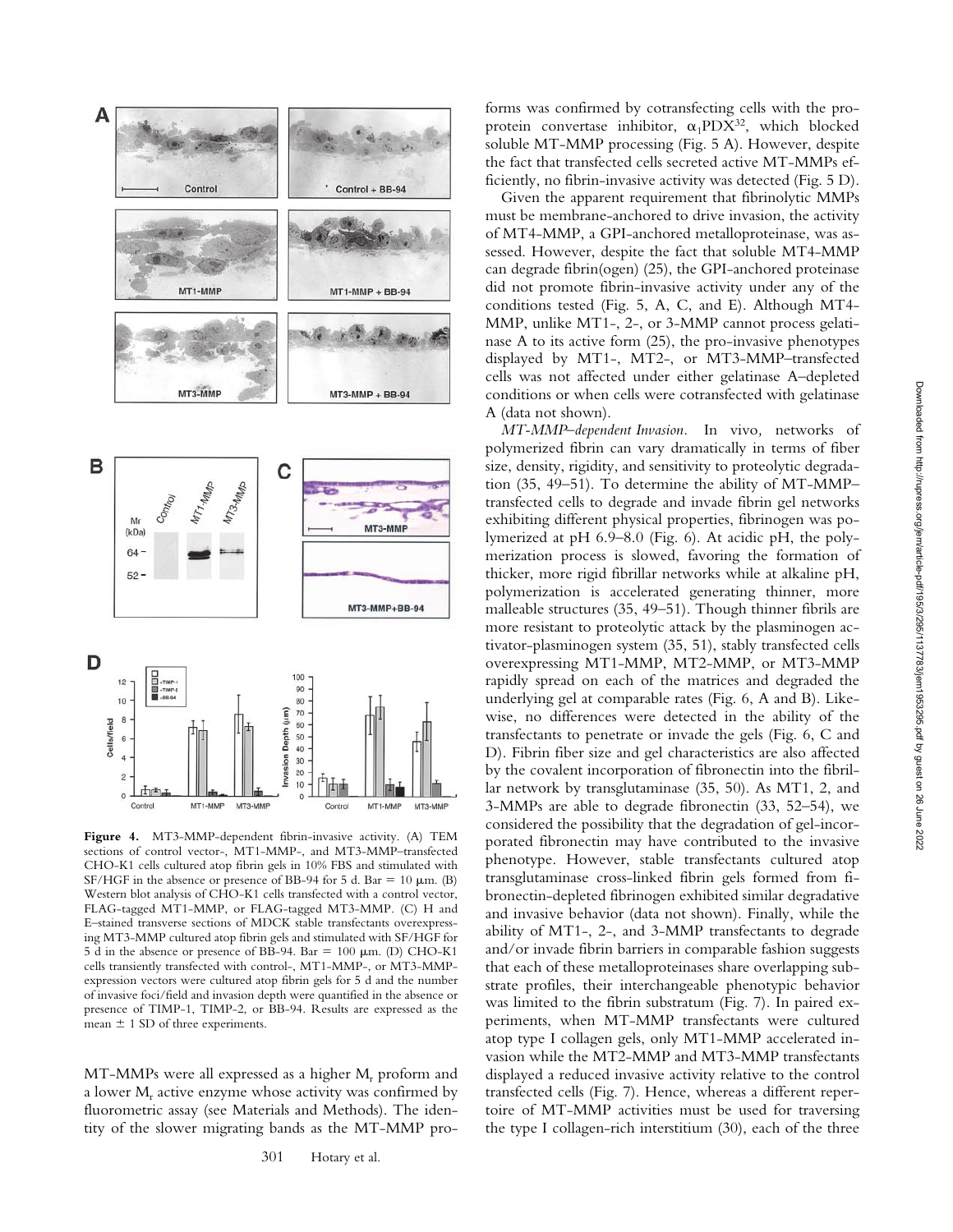

MT-MMPs arm cells with the ability to negotiate fibrin barriers with equal efficiency.

# **Discussion**

The proteolytic processes used by normal or neoplastic cells to penetrate the fibrin deposits that surround wounds, inflammatory sites, or tumor foci have remained largely undefined (2–13). Given the efficiency with which plasmin

**Figure 5.** Fibrin-invasive potential of MT2-MMP, MT4-MMP, and transmembrane-deleted mutants. (A) Western blot analysis of CHO-K1 cells transiently transfected with a control vector, FLAG-tagged full-length MT2-MMP, or FLAG-tagged full-length MT4-MMP (left panel). Alternatively, CHO-K1 cells were transiently transfected with a control vector, transmembrane-deleted MT1-MMP (MT1-MMP<sub>s</sub>), MT2-MMP<sub>s</sub>, or MT3-MMPs containing a His-tag epitope at their carboxy termini in the absence or presence of an  $\alpha_1$ PDX expression vector. In the presence of  $\alpha_1$ PDX, the proform of each of the soluble MT-MMPs was the predominant species detected. (B) TEM sections of CHO-K1 cells transiently transfected with MT2-MMP cultured atop a fibrin gel in 10% FBS with SF/HGF in the absence or presence of BB-94. Bar = 10  $\mu$ m. (C) H and E–stained sections of MDCK cells stably transfected with MT2-MMP or CHO-K1 cells transiently transfected with MT4-MMP and cultured atop fibrin gels as described above, in the absence or presence of BB-94. Bar  $= 100 \mu m$ . (D) CHO-K1 cells transiently transfected with MT1-MMP<sub>s</sub>, MT2-MMP<sub>s</sub>, or MT3-MMP<sub>s</sub> did not invade the underlying fibrin gel after a 5 d incubation period. Bar = 50  $\mu$ m. (E) Invasive foci/field and invasion depth for SF/HGF-stimulated CHO-K1 cells transiently transfected with a control vector, MT2-MMP, or MT4-MMP and cultured atop fibrin gels in the absence or presence of TIMP-1, TIMP-2, or BB-94 was determined as described above. Results are expressed as the mean  $\pm$  1 SD of three experiments.

degrades fibrin relative to other proteinases, it has been generally assumed that the plasminogen activator-plasminogen axis would serve as the sole determinant of invasive activity (5, 6, 11, 12). While plasmin can participate in fibrin-invasive events in vitro or in vivo (5, 6, 11, 12, 55), studies in plasminogen-deficient mice have demonstrated that alternate proteolytic systems exist that allow cells to readily infiltrate fibrin-rich tissues in pathophysiologic settings (e.g., references 9, 16–18, and 56). Coincident with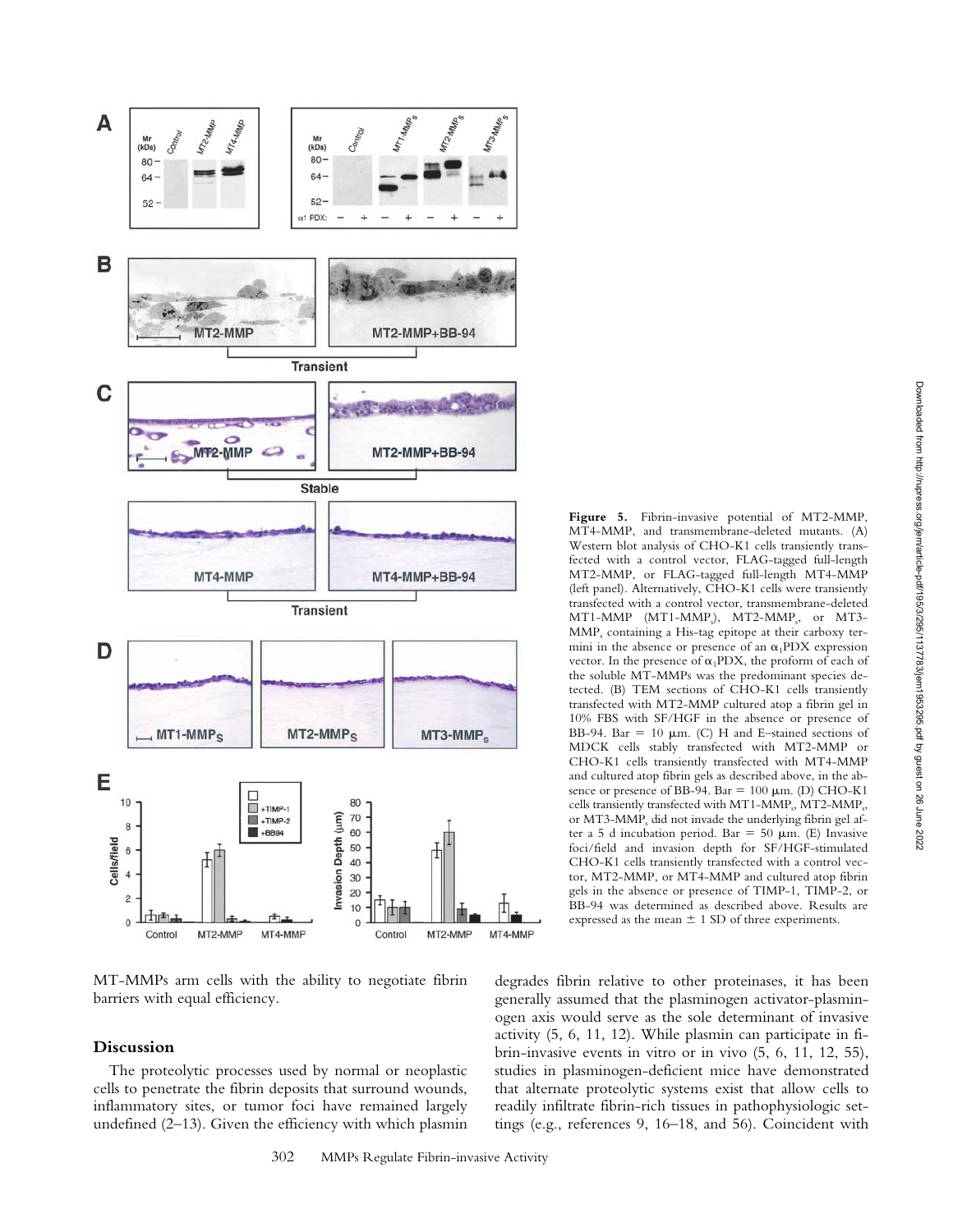

these findings, increased awareness has focused on the fact that the substrate repertoire of MMPs can be extended from structural components of the "mature" extracellular matrix (i.e., collagens, elastins, glycoproteins, and proteoglycans) to fibrin(ogen), the major component of the provisional matrix (3, 22, 23, 25, 26). Nonetheless, fibrin(ogen)olytic activity need not correlate with the ability of a given proteinase to confer an invasive phenotype as pericellular degradation must proceed in an orchestrated fashion that allows the cell to tunnel through the substratum while retaining sufficient matrix to act as a structural support for movement (3, 10, 14, 15, 57).

Recently, we reported that invasion-incompetent cells can be induced to penetrate fibrin matrices after transfec-

Figure 6. Effect of fibrin diameter on fibrinolytic and invasive activity of MT1-MMP-, MT2-MMP-, or MT3- MMP–expressing stable transfectants. (A) Fibrin gels prepared at pH 6.9, 7.4, or 8.0 form fibrils with mean diameters of 211  $\pm$  60 nm, 149  $\pm$  51 nm, and 81  $\pm$  30 nm (mean  $\pm$  1 SD) as assessed by SEM (top three panels;  $Bar = 1 \mu m$ , and supported comparable cell adhesion (bottom three panels; Bar = 10  $\mu$ m). B, C, and D depict the fibrinolytic activity, number of invasive foci and depth of invasion for control-, MT1-MMP-, MT2-MMP-, and MT3-MMP-stable MDCK transfectants stimulated with SF/HGF and cultured atop fibrin gels prepared at pH 6.9 (dark gray bars), 7.4 (white bars), or 8.9 (light gray bars) for 10 d. Results are expressed as the mean  $\pm$  1 SD of three experiments.

tion with MT1-MMP cDNA (3). However, the role that the proteinase plays in regulating the fibrin-invasive activity of wild-type cells has remained unclear. Further, the relative importance of MT1-MMP in promoting fibrin invasion has been questioned as a large series of soluble MMPs have been subsequently reported to degrade fibrin(ogen) with similar, if not greater, efficiency (3, 22–27). To order the fibrin(ogen)olytic MMPs in terms of their pro-invasive potential, invasion-incompetent cells were transiently or stably transfected with fibrin(ogen)olytic metalloproteinases. Significantly, whereas MT1-MMP overexpressing cells readily invaded crosslinked fibrin gels, neither collagenases (MMP-1 or MMP-13), gelatinases (MMP-2 or MMP-9), stromelysins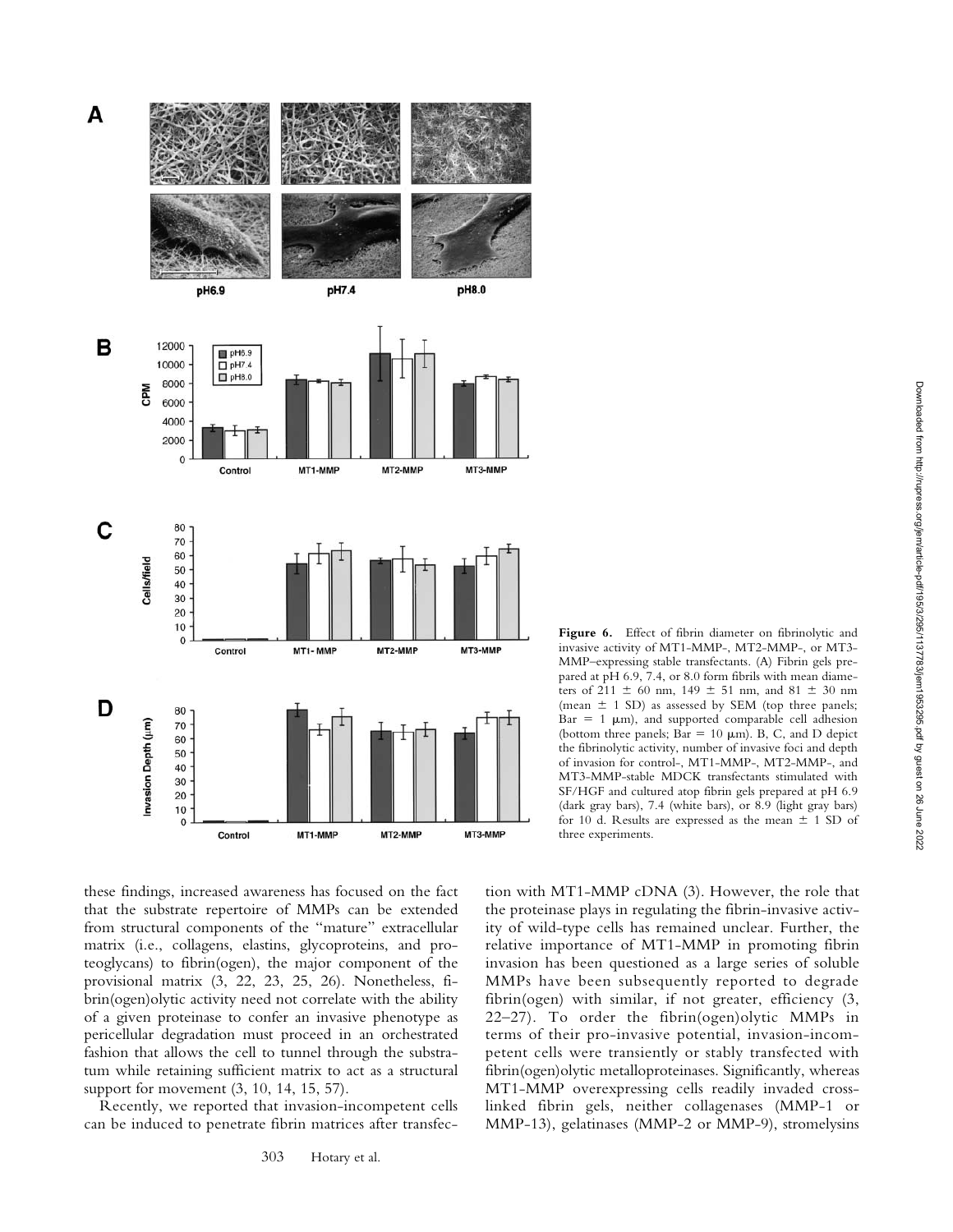

Figure 7. Differential regulation of type I collagen- and fibrin-invasive activity by MT-MMPs. H and E–stained cross-sections of the invasion pattern displayed by MDCK cell clones stably transfected with control-, MT1-MMP-, MT2-MMP-, or MT3-MMP-expression vectors and cultured atop type I collagen (left series of panels) or fibrin (right series of panels) in 10% FBS and stimulated with SF/HGF for 10 d. While control MDCK invaded type I collagen, no invasive activity occurred atop fibrin gels. Clones overexpressing MT1-MMP and cultured atop collagen gels underwent a disrupted tubulogenesis program and expressed heightened invasive activity. In the case of MT2-MMP– or MT3-MMP–overexpressing clones, collagen invasive activity was inhibited. These patterns of invasion contrasted with the comparable fibrin-invasive activity of the MT1-, MT2-, and MT3-MMP–overexpressing clones.

(MMP-3 or MMP-11), nor matrilysin conferred invasive activity.

Given that fibroblasts migrating into fibrin-rich tissues in vivo express MT1-MMP (16–18, 36), the ability of fibroblasts isolated from wild-type or MT1-MMP–deleted mice to penetrate fibrin gels was examined. While the mechanisms used by wild-type fibroblasts has remained controversial (e.g., see references 4, 5, and 12), PDGF-stimulated fibroblasts invaded fibrin gels via an MMP-dependent process that proved sensitive to BB-94 or TIMP-2, but not TIMP-1. As BB-94 and TIMP-2 effectively inhibit all MMP family members while TIMP-1–dependent inhibition is predominately restricted to secreted MMPs (3, 19, 25, 30), this profile supported a potential role for MT1- MMP in fibrin invasion. Interestingly, secreted as well as membrane-anchored MMPs have recently been implicated in migratory responses of cells cultured atop various twodimensional substrata including type I collagen and laminin-5 (37–41). The promigratory response has been alternatively linked with degradation of the underlying substratum, integrin processing, or proteolysis of surfaceassociated transglutaminase (37–41, 58). However, in our system, the inhibitory effects of BB-94 and TIMP-2 were confined solely to effects on invasive behavior. Caution should, however, be exercised in necessarily ascribing all effects of these inhibitors to their ability to target MMPs. For example, BB-94 and other peptidomimetic inhibitors can affect cell responses by inhibiting metalloproteinases in the adamalysin family responsible for the proteolytic shedding of membrane-anchored ligands that can trigger growth factor receptors (59–61). In contrast, TIMP-2 has been reported to suppress mitogenesis independently of its antiproteolytic activity (62). Nonetheless, despite these potential caveats, neither fibroblast adhesion, proliferation, nor migration were affected by BB-94 or TIMP-2 under our experimental conditions. Though we had previously reported that MMP inhibitors did not completely block fibroblast/myofibroblast migration from fibrin-embedded tissue explants (3), subsequent studies have demonstrated that cell egress in the presence of BB-94 or TIMP-2 is significantly impaired and confined to a narrow zone surrounding the tissue (unpublished observation).

Given that fibroblasts use an MMP-dependent process to invade fibrin gels and express MT1-MMP in vivo (18, 36), we predicted that MT1-MMP–null fibroblasts would fail to penetrate fibrin matrices. Indeed, during the first 2 d of the culture period, the MT1-MMP–deleted cells expressed limited invasive behavior despite normal adhesive and migratory responses atop fibrin gels. Surprisingly, however, the activity of null cells rebounded and reached levels comparable to those observed in the wild-type cells. While the compensatory activity of the knockout cells to express an invasive phenotype might have reflected the use of an alternate class of proteinases, the residual activity remained sensitive to BB-94 and TIMP-2, and hence, was consistent with the participation of an alternate MT-MMP. As predicted, MT1-MMP<sup>+/+</sup> as well as MT1-MMP-null fibroblasts expressed MT3-MMP in a fashion similar to that reported for wild-type smooth muscle cells stimulated with PDGF (47). Though neither MT3-MMP specific inhibitors nor gene-deleted animals have been described, we confirmed the ability of MT3-MMP to directly confer fibrin-invasive activity. We are currently unable to compare MT1-MMP and MT3-MMP expression at the protein level in wild-type or null fibroblasts, as mouse-specific antibodies are unavailable. However, using epitope-tagged constructs, both MT-MMPs displayed comparable activity when expressed at similar levels in transiently transfected cells. Taken together, these data support our contention that either MT1-MMP or MT3- MMP can drive the fibrin-invasive phenotype in PDGFstimulated fibroblasts. Consistent with this interpretation, MT1-MMP null cells were unable to traverse a type I collagen matrix as MT3-MMP expresses minimal activity toward this substrate (30; unpublished observation). While other TIMP-2–sensitive MMPs might further modify fi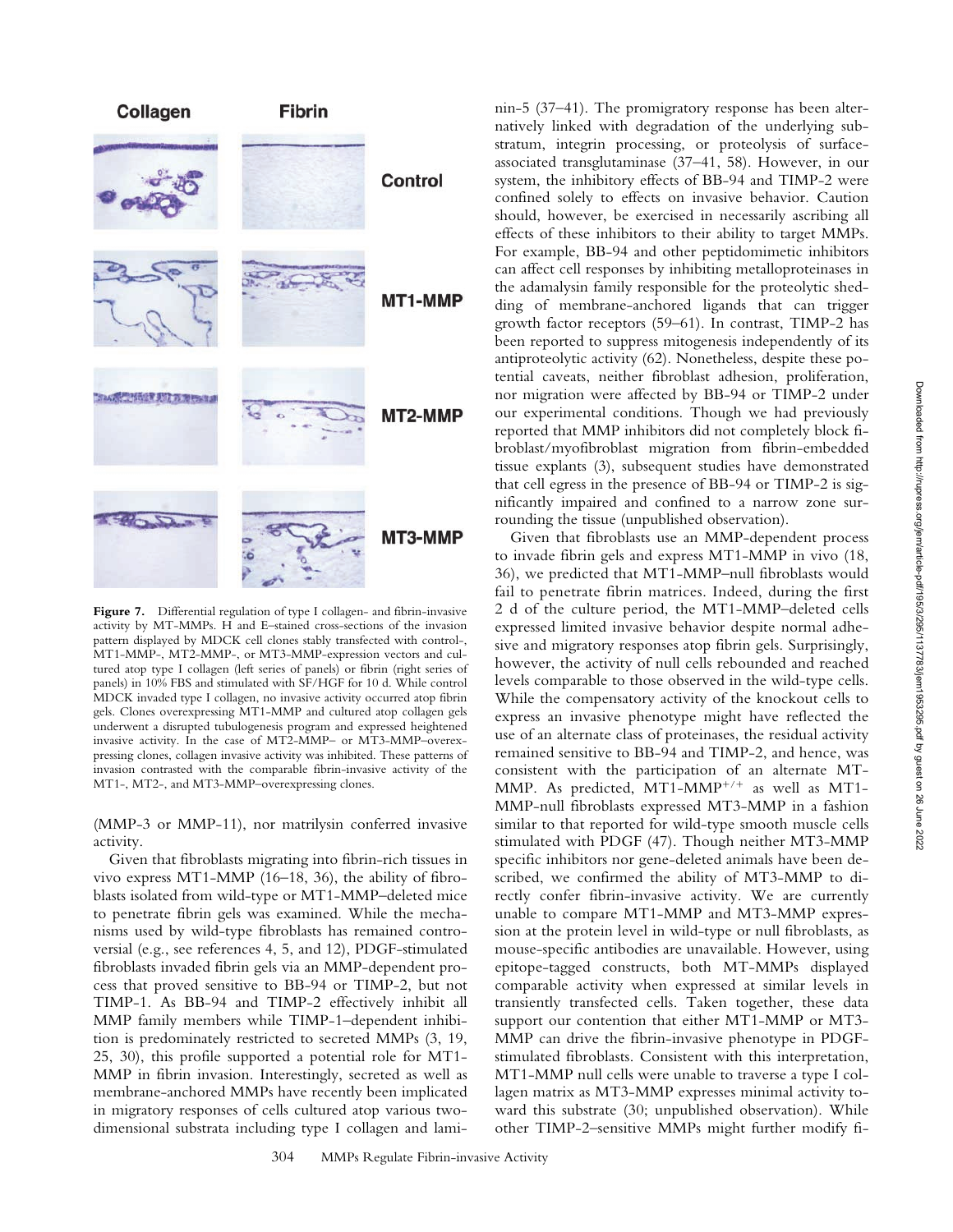brin-invasive activity in fibroblasts, neither MT5-MMP, MT6-MMP, nor MMP-19 (a secreted MMP recently shown to be preferentially sensitive to inhibition by TIMP-2 [63]) were able to promote fibrin-invasive activity under our assay conditions (unpublished observation).

Fibroblasts can alternatively use MT1-MMP or MT3- MMP to invade fibrin-rich deposits, but other cell populations (e.g., synoviocytes, leukocytes, trophoblasts, and tumor cells) express distinct repertoires of membraneanchored metalloproteinases which include MT2-MMP and MT4-MMP (19, 25, 42–47). Whereas the isolated catalytic domain of MT2-MMP has been reported to be devoid of fibrinolytic activity (23), a similar construct of MT4-MMP was recently shown to degrade fibrinogen as well as fibrin (25). In contrast to these reports, full-length MT2-MMP, but not MT4-MMP, efficiently conferred fibrin-invasive potential. These findings highlight the importance of using the intact enzymes rather than isolated domains for functional characterization and are consistent with reports documenting marked differences in activity between catalytic domains, transmembrane-deleted constructs and the intact MMPs (33, 53, 64). Likewise, our studies with MT4-MMP-transfected cells indicate that the fibrin(ogen)olytic activity of an isolated enzyme may not predict its ability to mediate invasive activity. Unlike MT1, 2, or 3-MMP, MT4-MMP is GPI-anchored, its catalytic domain does not include a characteristic insert (i.e., the so-called IS-2 domain), and the proteinase cannot activate progelatinase A (25, 65). However, these properties do not likely underlie its inability to confer invasive activity as MT1-MMP retains fibrin-invasive activity when GPI-anchored or its IS-2 domain is deleted (unpublished observation). Further, gelatinase A does not express significant fibrinolytic activity nor does its exclusion affect fibrin-invasive activity (3, 23). Instead, the inability of MT4-MMP to drive invasive activity may reside in the fact that the proteinase cannot, in contrast to MT1-MMP, efficiently degrade the high molecular weight  $\alpha$ -polymers of fibrin (3, 25). We speculate that the specific cleavage sites chosen in the fibrin scaffolding may be important in allowing the cell to penetrate the matrix while maintaining the structural stability of the supporting network.

As MT1-MMP, MT2-MMP, or MT3-MMP are widely distributed among normal and neoplastic cells (e.g., references 19, 25, and 42–47), these metalloproteinases likely constitute the plasminogen-independent arm of the fibrininvasive phenotype observed in vivo. However, unlike the plasminogen activator-plasminogen axis wherein fibrinolytic activity is affected by fibrin structure or composition (49–51), MT-MMP–dependent proteolysis and invasion proceeded in an autonomous fashion. The lack of a plasminogen-dependent component in this invasion program is also consistent with the proMT-MMP activation process. While plasminogen mediates the activation of a number of secreted MMPs (19), each of the MT-MMPs contains a basic motif (i.e., RXK/RR) at the COOH terminus of their respective prodomains that serves as a recognition sequence for one or more members of the proprotein convertase

305 Hotary et al.

family of serine proteinases (19, 32, 48). The convertases activate the MT-MMP zymogens either intracellularly in the trans-Golgi network or at the cell surface, thus allowing the cell to directly control its proteolytic potential in a trans-dependent fashion (19, 32, 48). Interestingly, though the transmembrane-deleted MT-MMP mutants are also processed efficiently by the proprotein convertases, only the membrane-anchored forms of the proteinases expressed functional activity in our invasion assay system. Given that soluble MT1-MMP expresses fibrinolytic activity (3, 23, 26), these results lend credence to the notion that proteinases must be tethered to the cell surface to efficiently match degradative activity with motility (14, 15, 30). MT-MMPs may further require localization to specific regions of the membrane actively involved in the invasive process (66, 67), but cytosolic domain-deleted forms of MT1-MMP remain functional (3, 30). Either surface localization signals are no longer required when the proteinase is overexpressed or targeting information is encoded within the extracellular domain itself.

Our findings have focused on the fibrin-invasive activity of MT-MMPs, but increasing evidence suggests that multiple metalloproteinases may participate in the bulk resorption of fibrin deposits and affect coagulation by targeting fibrinogen as well as Factor XII (22–27). Significantly, fibrin deposits were increased at wound sites in normal or plasminogen-deleted mice that were treated with a broad-spectrum MMP inhibitor (18). Coincident with these effects, the delayed wound healing response of plasminogen-null mice was further affected by the metalloproteinase inhibitor, but this latter result should be interpreted cautiously as effects on adamalysin-dependent shedding of surface-associated growth factors (e.g., HB-EGF) must be considered (68). This caveat aside, fibrin-degradation products consistent with MMP-dependent proteolysis have been detected in rheumatoid synovial fluid and MMP-9 has recently been implicated in fibrinolytic events in an in vivo nephritis model (22, 23, 27). In the latter studies, renal damage was exacerbated in MMP-9 null mice and linked to increased fibrin deposition (27). Further, while MMP-9 has been reported to degrade fibrin rather inefficiently relative to other secreted MMPs (e.g., MMP-3 or MMP-7; references 22 and 23), Lelongt et al. demonstrated that the proteinase could efficiently degrade fibrin under their in vitro conditions (27). In vivo, however, the situation is more complex as ECM components such as type I collagen are deposited into fibrin networks by fibroblasts (1). As these ECM-fibrin composites display a heightened resistance to plasmin-dependent fibrinolysis (69), secreted MMPs may play an important role in fibrin clearance by either attacking fibrin(ogen) directly or by collaborating with plasmin to dissolve the stabilized fibrin deposits. Given evidence that MT-MMPs maybe shed from the cell surface or expressed directly as soluble enzymes (44, 70), this class of enzymes may either promote invasion or function as bulk fibrinolysins dependent on their presentation at the cell surface.

In summary, we have identified a subset of MT-MMPs as the lead candidates responsible for allowing mammalian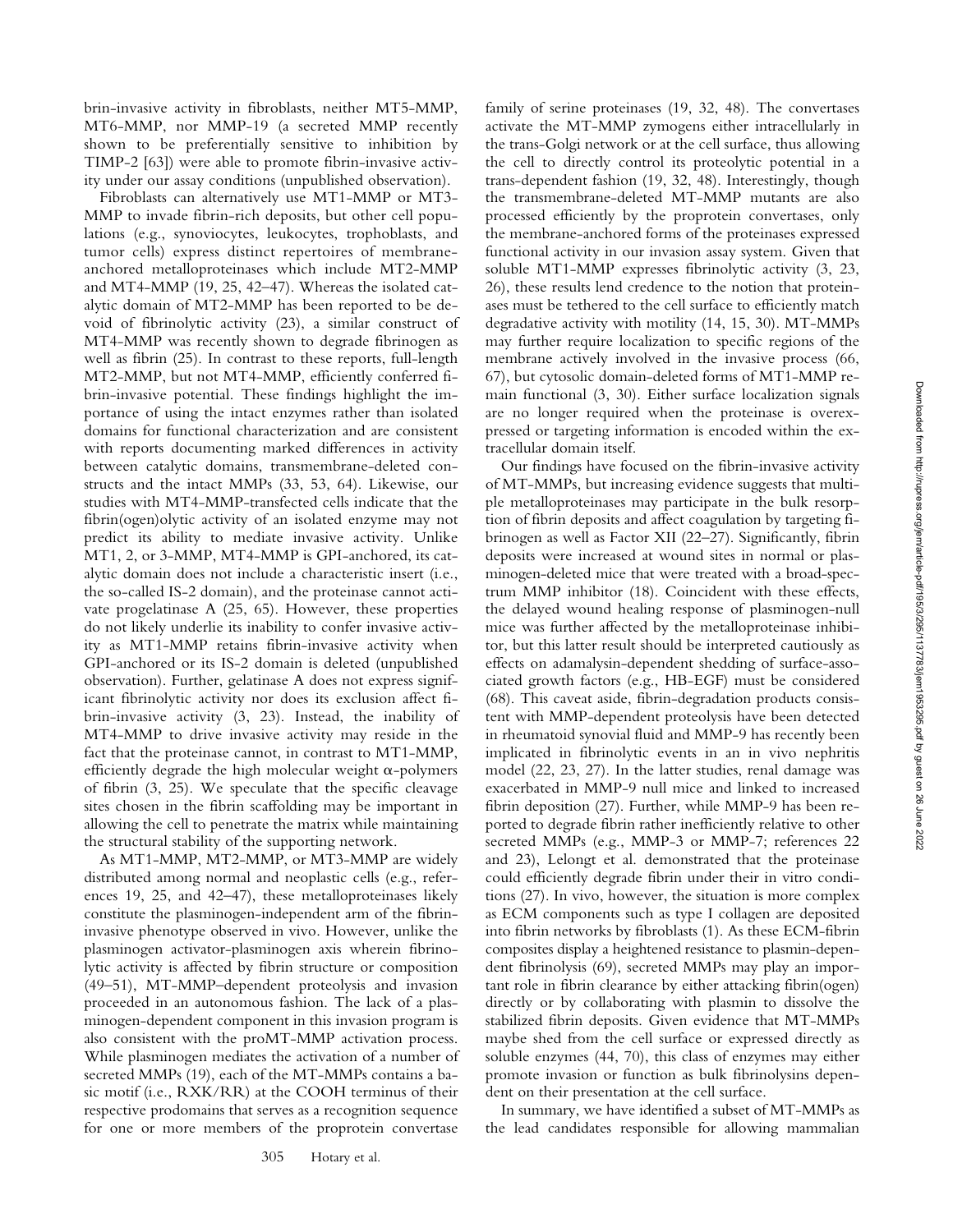cells to traverse fibrin-rich tissues in a plasminogen-independent fashion. We note, however, that the comparable activities of MT1-MMP, MT2-MMP, and MT3-MMP with regard to fibrin-invasive activity do not similarly extend to other matrix barriers such as type I collagen. Nonetheless, despite only  $\sim$ 50% homology between MT1-MMP and MT2-MMP or MT3-MMP at the amino acid level (19), each of the membrane-anchored metalloproteinases allows expressing cells to display comparable fibrin-invasive and fibrinolytic activity. The ability of MT2-MMP and MT3-MMP, but not other fibrinolytic MMPs, to confer fibrin-invasive activity in the absence or presence of MT1- MMP, identifies a new pro-invasive system for traversing the provisional matrix under pathophysiologic conditions.

This work was supported by National Institutes of Health grants CA71699 and CA88308.

*Submitted: 14 May 2001 Revised: 18 October 2001 Accepted: 11 December 2001*

#### **References**

- 1. Singer, A.J., and R.A.F. Clark. 1999. Cutaneous wound healing. *N. Engl. J. Med.* 341:738–746.
- 2. Dvorak, H.F., L.F. Brown, M. Detmar, and A.M. Dvorak. 1995. Vascular permeability factor, vascular endothelial growth factor, microvascular hyperpermeability, and angiogenesis. *Am. J. Pathol.* 146:1029–1039.
- 3. Hiraoka, N., E. Allen, I.J. Apel, M.R. Gyetko, and S.J. Weiss. 1998. Matrix metalloproteinases regulate neovascularization by acting as pericellular fibrinolysins. *Cell.* 95:365– 377.
- 4. Brown, L.F., N. Lanir, J. McDonagh, K. Tognazzi, A.M. Dvorak, and H.F. Dvorak. 1993. Fibroblast migration in fibrin gel matrices. *Am. J. Pathol.* 142:273–283.
- 5. Greiling, D., and R.A.F. Clark. 1997. Fibronectin provides a conduit for fibroblast transmigration from collagenous stroma into fibrin clot provisional matrix. *J. Cell Sci.* 110:861–870.
- 6. Ronfard, V., and Y. Barrandon. 2001. Migration of keratinocytes through tunnels of digested fibrin. *Proc. Natl. Acad. Sci. USA.* 98:4504–4509.
- 7. Mach, F., U. Schonbeck, R.P. Fabunmi, C. Murphy. E. Atkinson, J.-Y. Bonnefoy, P. Graber, and P. Libby. 1999. T lymphocytes induce endothelial cell matrix metalloproteinase expression by a CD40L-dependent mechanism. *Am. J. Pathol.* 154:229–238.
- 8. Lanir, N., P.S. Ciano, L. Van De Water, J. McDonagh, A.M. Dvorak, and H.F. Dvorak. 1988. Macrophage migration in fibrin gel matrices. *J. Immunol.* 140:2340–2349.
- 9. Bugge, T.H., K.W. Kombrinck, Q. Xiao, K. Holmback, C.C. Daugherty, D.P. Witte, and J.L. Degen. 1997. Growth and dissemination of Lewis lung carcinoma in plasminogendeficient mice. *Blood.* 90:4522–4531.
- 10. Montesano, R., M.S. Pepper, J.-D. Vassalli, and L. Orci. 1987. Phorbol ester induces cultured endothelial cells to invade a fibrin matrix in the presence of fibrinolytic inhibitors. *J. Cell. Physiol.* 132:509–516.
- 11. Kookwijk. P., M.G.M. van Erck, W.J.A. de Vree, M.A. Vermeer, H.A. Weich, R. Hanemaaijer, and V.W.M. van Hinsbergh. 1996. Cooperative effect of  $TNF\alpha$ , bFGF, and VEGF

on the formation of tubular structures of human microvascular endothelial cells in a fibrin matrix. Role of urokinase activity. *J. Cell Biol.* 132:1177–1188.

- 12. Knox, P., S. Crooks, M.C. Scaife, and S. Patel. 1987. Role of plasminogen, plasmin, and plasminogen activators in the migration of fibroblasts into plasma clots. *J. Cell. Physiol.* 132: 501–508.
- 13. Dvorak, H.F., V.S. Harvey, P. Estrella, L.F. Brown, J. Mc-Donagh, and A.M. Dvorak. 1987. Fibrin containing gels induce angiogenesis. Implications for tumor stroma generation and wound healing. *Lab. Invest.* 57:673–686.
- 14. Murphy, G., and J. Gavrilovic. 1999. Proteolysis and cell migration: creating a path? *Curr. Opin. Cell Biol.* 11:614–621.
- 15. Quaranta, V. 2000. Cell migration through extracellular matrix: membrane-type metalloproteinases make the way. *J. Cell Biol.* 149:1167–1169.
- 16. Romer, J., T.H. Bugge, C. Pyke, L.R. Lund, M.J. Flick, J.L. Degen, and K. Dano. 1996. Impaired wound healing in mice with a disrupted plasminogen gene. *Nat. Med.* 2:287–292.
- 17. Bugge, T.H., M.J. Flick, M.J.S. Danton, C.C. Daugherty, J. Romer, K. Dano, P. Carmeliet, D. Collen, and J.L. Degen. 1996. Urokinase-type plasminogen activator is effective in fibrin clearance in the absence of its receptor or tissue-type plasminogen activator. *Proc. Natl. Acad. Sci. USA.* 93:5899– 5904.
- 18. Lund, L.R., J. Romer, T.H. Bugge, R.S. Nielsen, T.L. Frandsen, J.L. Degen, R.W. Stephens, and K. Dano. 1999. Functional overlap between two classes of matrix-degrading proteases in wound healing. *EMBO J.* 18:4645–4656.
- 19. Nagase, H., and J.F. Woessner, Jr. 1999. Matrix metalloproteinases. *J. Biol. Chem.* 274:21491–21494.
- 20. Marchenko, G.N., and A.Y. Strongin. 2001. MMP-28 a new human matrix metalloproteinase with an unusual cysteineswitch sequence is widely expressed in tumors. *Gene.* 265: 87–93.
- 21. Lohi, J., C.L. Wilson, J.D. Roby, and W.C. Parks. 2001. Epilysin, a novel human matrix metalloproteinase (MMP-28) expressed in testis and keratinocytes and in response to injury. *J. Biol. Chem.* 276:10134–10144.
- 22. Bini, A., Y. Itoh, B.J. Kudryk, and H. Nagase. 1996. Degradation of cross-linked fibrin by matrix metalloproteinase 3 (stromelysin 1): Hydrolysis of the  $\gamma$  Gly 404-Ala 405 peptide bond. *Biochemistry.* 35:13056–13063.
- 23. Bini, A., D. Wu, J. Schnuer, and B.J. Kudryk. 1999. Characterization of stromelysin 1 (MMP-3), matrilysin (MMP-7), and membrane type 1 matrix metalloproteinase (MT1-MMP) derived fibrin(ogen) fragments D-dimer and D-like monomer: NH<sub>2</sub>-terminal sequences of late-stage digest fragments. *Biochemistry.* 38:13928–13936.
- 24. Lijnen, H.R., F. Ugwu, M.-C. Rio, and D. Collen. 1998. Plasminogen/plasmin and matrix metalloproteinase system function in mice with targeted inactivation of stromelysin-3 (MMP-11). *Fibrinolysis Proteol.* 12:155–164.
- 25. English, W.R., X.S. Puente, J.M.P. Freije, V. Knauper, A. Amour, A. Merryweather, C Lopez-Otin, and G. Murphy. 2000. Membrane type 4 matrix metalloproteinase (MMP17) has tumor necrosis factor- $\alpha$  convertase activity but does not activate pro-MMP2. *J. Biol. Chem.* 275:14046–14055.
- 26. Hiller, O., A. Lichte, A. Oberpichler, A. Kocourek, and H. Tschesche. 2000. Matrix metalloproteinases collagenase-2, macrophage elastase, collagenase-3 and membrane type 1-matrix metalloproteinase impair clotting by degradation of fibrinogen and factor XII. *J. Biol. Chem.* 275:33008–33013.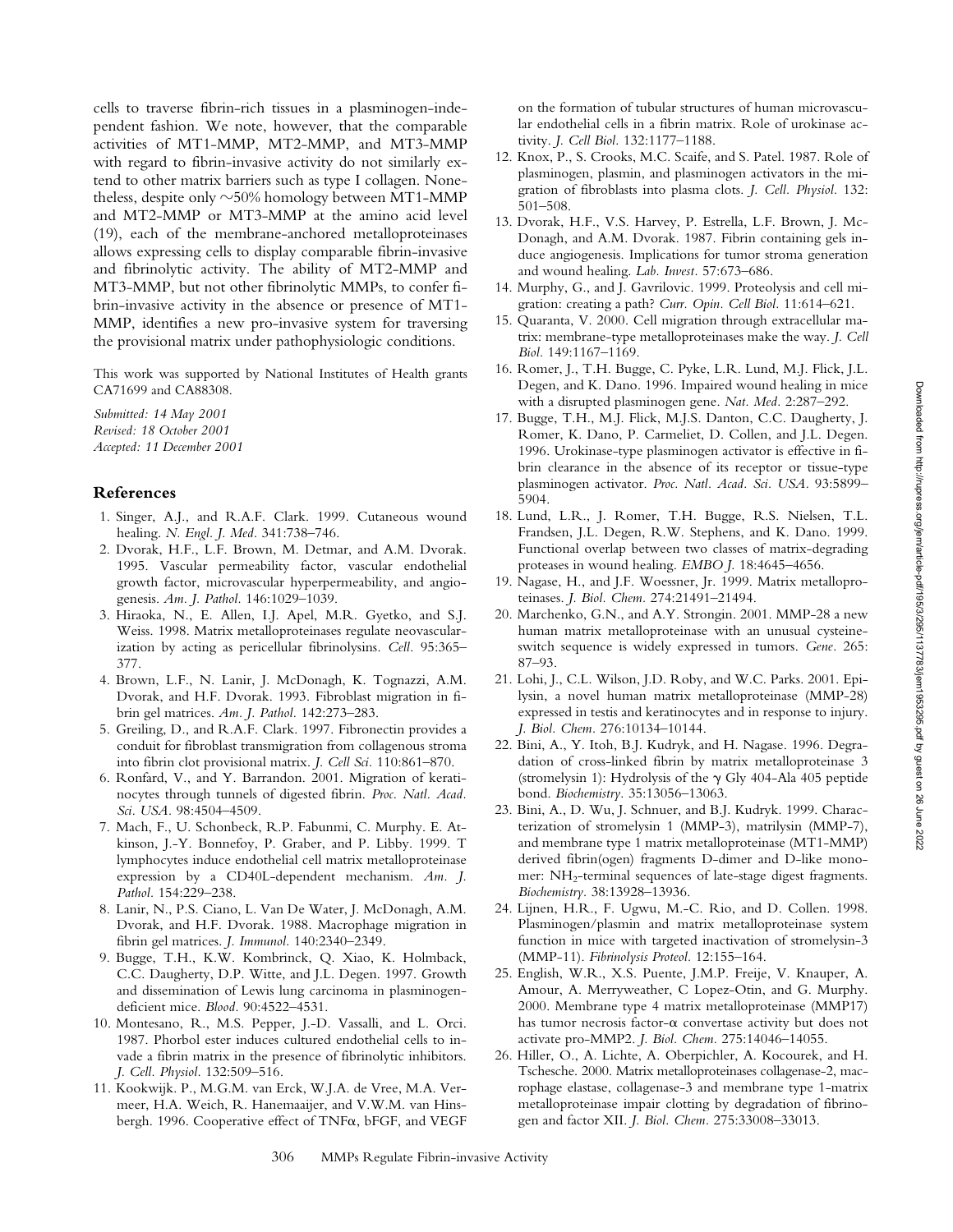- 27. Lelongt, B., S. Bengatta, M. Delauche, L.R. Lund, Z. Werb, and P.M. Ronco. 2001. Matrix metalloproteinase 9 protects mice from anti-glomerular basement membrane nephritis through its fibrinolytic activity. *J. Exp. Med.* 193:793–802.
- 28. Holmbeck, K., P. Bianco, J. Caterina, S. Yamada, M. Kromer, S.A. Kuznetsov, M. Mankani, P.G. Robey, A.R. Poole, I. Pidoux, et al. 1999. MT1-MMP-deficient mice develop dwarfism, osteopenia, arthritis, and connective tissue disease due to inadequate collagen turnover. *Cell.* 99:81–92.
- 29. Zhou, Z., S.S. Apte, R. Soininen, R. Cao, G.Y. Baaklini, R.W. Rauser, J. Wang, Y Cao, and K. Tryggvason. 2000. Impaired endochondral ossification and angiogenesis in mice deficient in membrane-type matrix metalloproteinase 1. *Proc. Natl. Acad. Sci. USA.* 97:4052–4057.
- 30. Hotary, K., E. Allen, A. Punturieri, I. Yana, and S.J. Weiss. 2000. Regulation of cell invasion and morphogenesis in a 3-dimensional type I collagen matrix by membrane-type matrix metalloproteinases 1, 2 and 3. *J. Cell Biol.* 149:1309–1323.
- 31. Havemose-Poulsen, A., P. Holmstrup, K. Stoltze, and H. Birkedal-Hansen. 1998. Dissolution of type I collagen fibrils by gingival fibroblasts isolated from patients of various periodontitis categories. *J. Periodontal Res.* 33:280–291.
- 32. Yana, I., and S.J. Weiss. 2000. Regulation of membrane type-1 matrix metalloproteinase activation by proprotein convertases. *Mol. Biol. Cell.* 11:2387–2401.
- 33. D'Ortho, M.-P., H. Will, S. Atkinson, G. Butler, A. Messent, J. Gavrilovic, B. Smith, R. Timpl, L. Zardi, and G. Murphy. 1997. Membrane-type matrix metalloproteinases 1 and 2 exhibit broad-spectrum proteolytic capacities comparable to many matrix metalloproteinases. *Eur. J. Biochem.* 250: 751–757.
- 34. Corbett, S.A., C.L. Wilson, and J.E. Schwarzbauer. 1996. Changes in cell spreading and cytoskeletal organization are induced by adhesion to a fibronectin-fibrin matrix. *Blood.* 88: 158–166.
- 35. Nehls, V., and R. Herrmann. 1996. The configuration of fibrin clots determines capillary morphogenesis and endothelial cell migration. *Microvasc. Res.* 51:347–364.
- 36. Okada, A., C. Tomasetto, Y. Lutz, J.-P. Belocq, M.-C. Rio, and P. Basset. 1997. Expression of matrix metalloproteinases during rat skin wound healing: Evidence that membrane type-1 matrix metalloproteinase is a stromal activator of progelatinase A. *J. Cell Biol.* 137:67–77.
- 37. Pilcher, B.K., J.A. Dumin, B.D. Sudbeck, S.M. Krane, H.G. Welgus, and W.C. Parks. 1997. The activity of collagenase-1 is required for keratinocyte migration on a type I collagen matrix. *J. Cell Biol.* 137:1445–1457.
- 38. Koshikawa, N., G. Giannelli, V. Cirulli, K. Miyazaki, and V. Quaranta. 2000. Role of cell surface metalloprotease MT1- MMP in epithelial cell migration over laminin-5. *J. Cell Biol.* 148:615–624.
- 39. Belkin, A.M., S.S. Akimov, L.S. Zaritskaya, B.I. Ratnikov, E.I. Deryugina, and A.Y. Strongin. 2001. Matrix-dependent proteolysis of surface transglutaminase by membrane-type metalloproteinase regulates cancer cell adhesion and locomotion. *J. Biol. Chem.* 276:18415–18422.
- 40. Behrendtsen, O., and Z Werb. 1997. Metalloproteinases regulate parietal endoderm differentiating and migrating in cultured mouse embryos. *Dev. Dyn.* 208:255-265.
- 41. Makela, M., H. Larjava, E. Pirila, P. Maisi, T. Salo, T. Sorsa, and V.-J. Uitto. 1999. Matrix metalloproteinase 2 (gelatinase A) is related to migration of keratinocytes. *Exp. Cell Res.* 251:67–78.
- 42. Kim, M.H., R.P. Kitson, P. Albertsson, U. Nannmark, P.H. Basse, P.J.K. Kuppen, M.E. Hodland, and R.H. Goldfarb. 2000. Secreted and membrane-associated matrix metalloproteinases of IL-2-activated NK cells and their inhibitors. *J. Immunol.* 164:5883–5889.
- 43. Yamanaka, H., K. Makino, M. Takizawa, H. Nakamura, N. Fujimoto, H. Moriya, R. Nemori, H. Sato, M. Seiki, and Y. Okada. 2000. Expression and tissue localization of membrane-types 1, 2, and 3 matrix metalloproteinases in rheumatoid synovium. *Lab. Invest.* 80:677–687.
- 44. Shofuda, K.-I., H. Yasumitsu, A. Nishihashi, K. Miki, and K. Miyazaki. 1997. Expression of three membrane-type matrix metalloproteinases (MT-MMPs) in rat vascular smooth muscle cells and characterization of MT3-MMPs with and without transmembrane domain. *J. Biol. Chem.* 272:9749–9754.
- 45. Fjorn, S.F., N. Hastrup, J.F. Larsen, L.R. Lund, and C. Pyke. 2000. Messenger RNA for membrane-type 2 matrix metalloproteinase, MT2-MMP, is expressed in human placenta of first trimester. *Placenta.* 21:170–176.
- 46. Nakada, M., H. Nakamura, E. Ikeda, N. Fujimoto, J. Yamashita, H. Sato, M. Seiki, and Y. Okada. 1999. Expression and tissue localization of membrane-type 1, 2, and 3 matrix metalloproteinases in human astrocytic tumors. *Am. J. Pathol.* 154:417–428.
- 47. Shofuda, K.-I., Y. Nagashima, K. Kawahara, H. Yasumitsu, K. Miki, and K. Miyazaki. 1998. Elevated expression of membrane-type 1 and 3 matrix metalloproteinases in rat vascular smooth muscle cells activated by arterial injury. *Lab. Invest.* 78:915–923.
- 48. Pei, D., and S.J. Weiss. 1995. Furin-dependent intracellular activation of the human stromelysin-3 zymogen. *Nature.* 375: 244–247.
- 49. Carr, M.E., Jr., and B.M. Alving. 1995. Effect of fibrin structure on plasmin-mediated dissolution of plasma clots. *Blood Coagul. Fibrinolysis.* 6:567–573.
- 50. Carr, M.E., Jr., D.A. Gabriel, and J. McDonagh. 1987. Influence of factor XIII and fibronectin on fiber size and density in thrombin-induced fibrin gels. *J. Lab. Clin. Med.* 110:747– 752.
- 51. Collet, J.P., D. Park, C. Lesty, J. Soria, C. Soria, G. Montalescot, and J.W. Weisel. 2000. Influence of fibrin network conformation and fibrin fiber diameter on fibrinolysis speed. *Arterioscler. Thromb. Vasc. Biol.* 20:1354–1361.
- 52. Pei, D., and S.J. Weiss. 1996. Transmembrane-deletion mutants of the membrane-type matrix metalloproteinase-1 activate progelatinase A and express intrinsic matrix-degrading activity. *J. Biol. Chem.* 271:9135–9140.
- 53. Ohuchi, E., K. Imai, Y. Fujii, H. Sato, M. Seiki, and Y. Okada. 1997. Membrane type 1 matrix metalloproteinase digests interstitial collagens and other extracellular matrix macromolecules. *J. Biol. Chem.* 272:2446–2451.
- 54. Shimada, T., H. Nakamura, E. Ohuchi, Y. Fujii, Y. Murakami, H. Sato, M. Seiki, and Y. Okada. 1999. Characterization of a truncated recombinant form of human membrane type 3 matrix metalloproteinase. *Eur. J. Biochem.* 262:907– 914.
- 55. Creemers, E., J. Cleutjens, J. Smits, S. Heymans, L. Moons, D. Collen, M. Daemen, and P. Carmeliet. 2000. Disruption of the plasminogen gene in mice abolishes wound healing after myocardial infarction. *Am. J. Pathol.* 156:1865–1873.
- 56. Shi, C., A. Patel, D. Zhang, H. Wang, P. Carmeliet, G.L. Reed, M.-E. Lee, E. Haber, and N.E.S. Sibinga. 1999. Plasminogen is not required for neointima formation in a mouse